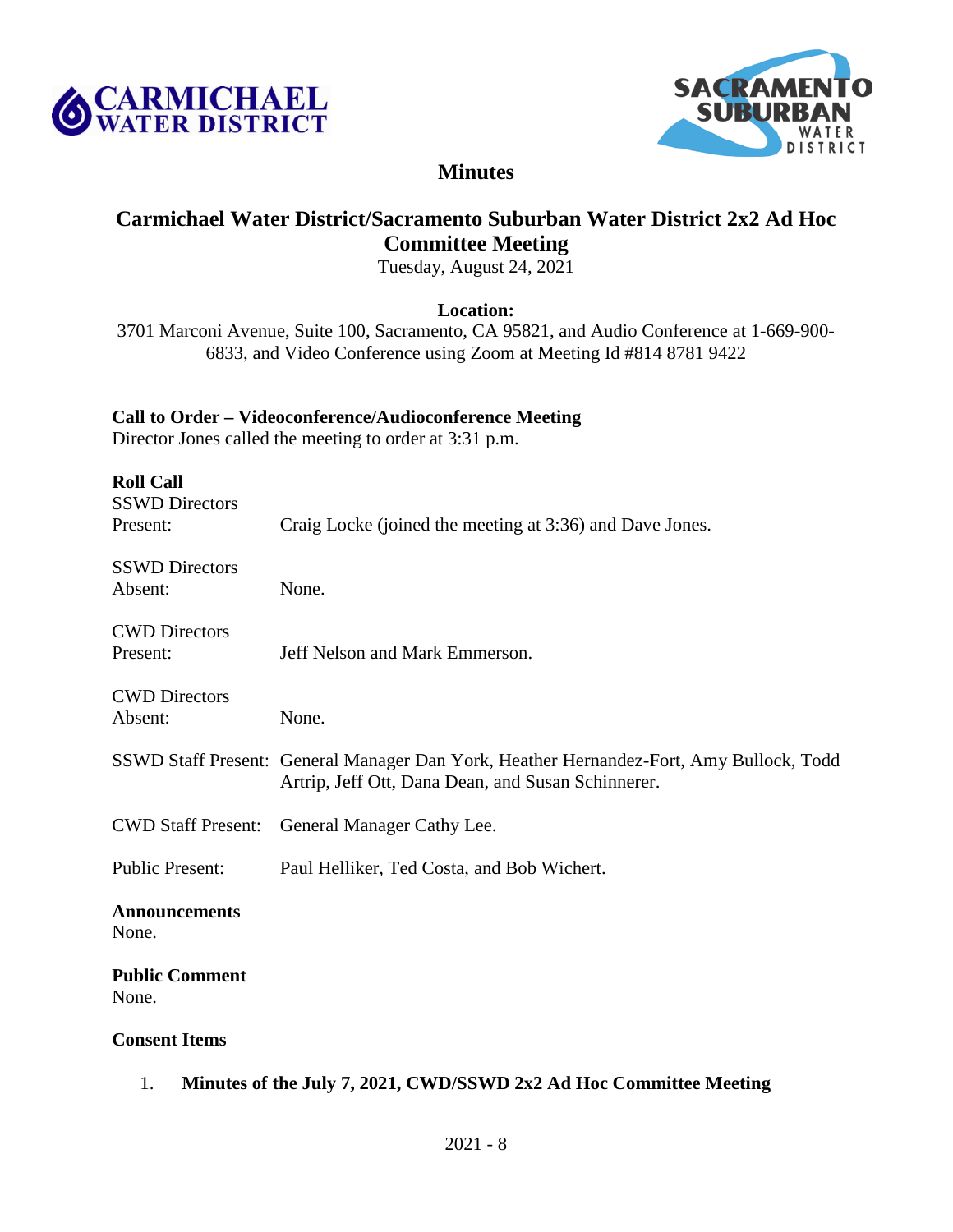# 2. **Minutes of the July 23, 2021, CWD/SSWD 2x2 Ad Hoc Committee Meeting**

Director Jones moved to approve the Consent Items; Director Nelson seconded. The motion passed by unanimous vote.

| AYES:   | Emmerson, Jones, and Nelson. | <b>ABSTAINED:</b> |  |
|---------|------------------------------|-------------------|--|
| NOES:   |                              | <b>RECUSED:</b>   |  |
| ABSENT: | Locke.                       |                   |  |

#### **Items for Discussion and/or Action**

#### 3. **Vision Statement / Framework**

Sacramento Suburban Water District (SSWD) General Manager Dan York (GM York) presented the staff report and PowerPoint presentation.

Director Locke joined the meeting at 3:36 p.m.

The Committee agreed with the Vision in the PowerPoint.

Regarding the Mission Statement, the Committee recommended changing the language from "consolidation" to "collaboration/consolidation."

Regarding the Core Values, the Committee recommended changing the language from "consolidation" to "collaboration/consolidation," as well.

Regarding Goals, Director Emmerson recommended to include exploring collaboration activates that lead toward consolidation.

Chair Locke recommended the Committee meet again and put together some talking points and overall information, then have a presentation to both full Boards as an introduction meeting as well as gain some general direction.

Director Emmerson recommended staff identify programs and projects that have the potential of providing benefit to both agencies and then prioritize them.

The Committee agreed with the Activity Steps in the PowerPoint.

The Committee provided the following list of goal ideas:

- Institutional models or an organization chart for each entity
- Water supplies
- Rate parity
- Governance/Political Divisions
- Current CIP or larger projects
- Contamination plumes, to remind what the threats are such as Chrome 6, etc.
- Define place of use and points of diversion.
- Ongoing contracts
- Supply purchases